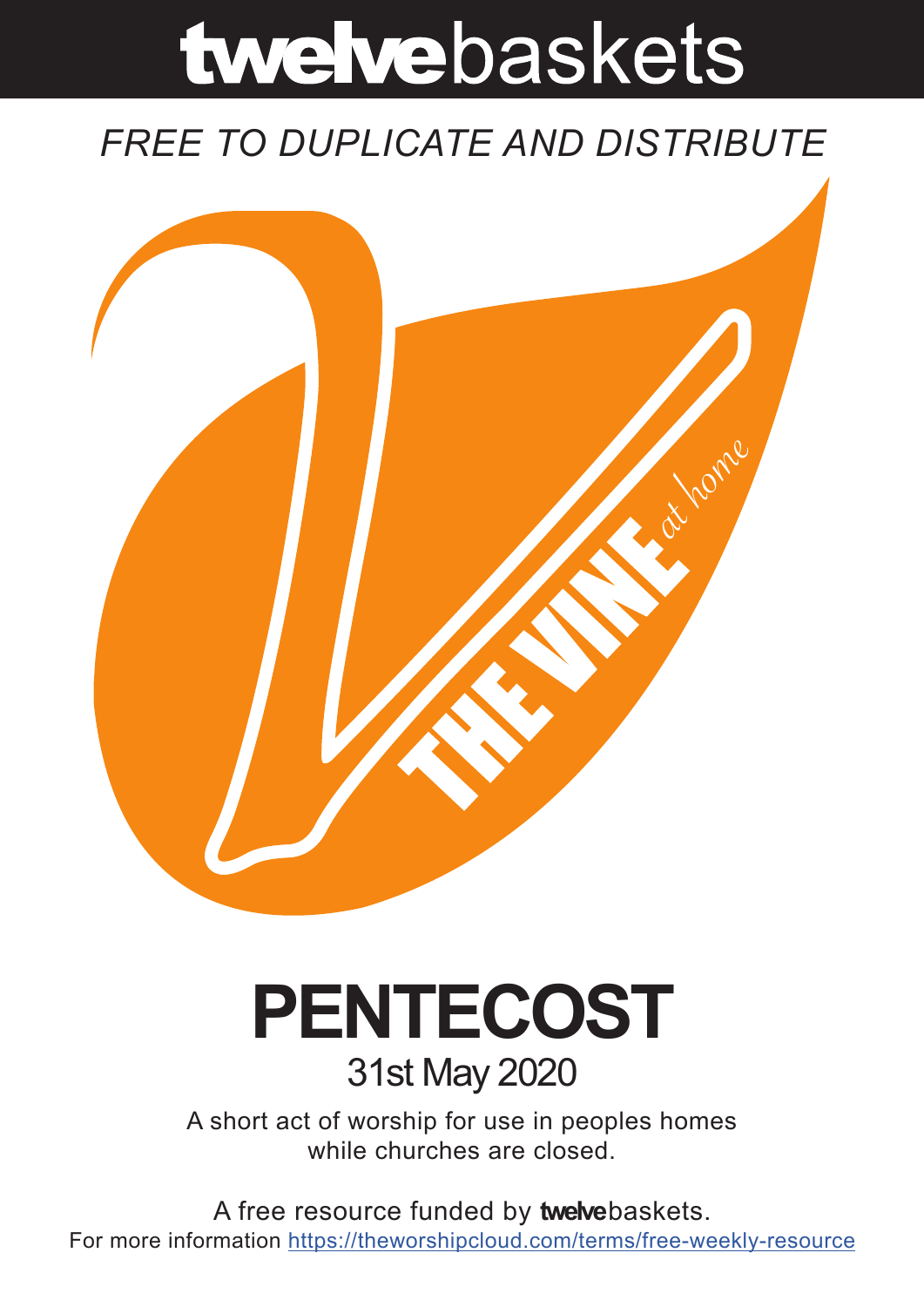#### **Opening Prayer / Call to Worship**

God calls you here: Part of a community of disciples, Part of a church family.

God calls you here and asks you to be ready to be in the presence of the Creator.

Are you ready to worship? Are you ready to listen? Are you ready to think? Are you ready to notice?

For it is God who calls us here – let's be ready to meet our Saviour.

The living God calls you.

Our God that was in every place and space before it was even built; Our God that dwelt within you before you even noticed: A God full of grace and forgiveness; A God bringing challenge and choice; God who has as much to share with you now as at the dawn of time.

So – are you ready? Are you ready to notice? Are you ready to pay attention? Are you ready to offer thanks and praise? And today are you ready to encounter the God that waits for you? For this is the day that the Lord has made.

<span id="page-1-1"></span>Amen.[1](#page-1-0)

We say the Lord's Prayer.

Hymn - 167 STF – Colours of day dawn into the mind - [YouTube](https://www.youtube.com/watch?v=ToLdPZ8aqg8)

Colours of day dawn into the mind, The sun has come up, the night is behind. Go down in the city, into the street, And let's give the message to the people we meet.

*So light up the fire and let the flame burn, Open the door, let Jesus return. Take seeds of His Spirit, let the fruit grow, Tell the people of Jesus, let His love show.* 

<span id="page-1-0"></span> $1$  Prayers written by Jane Bingham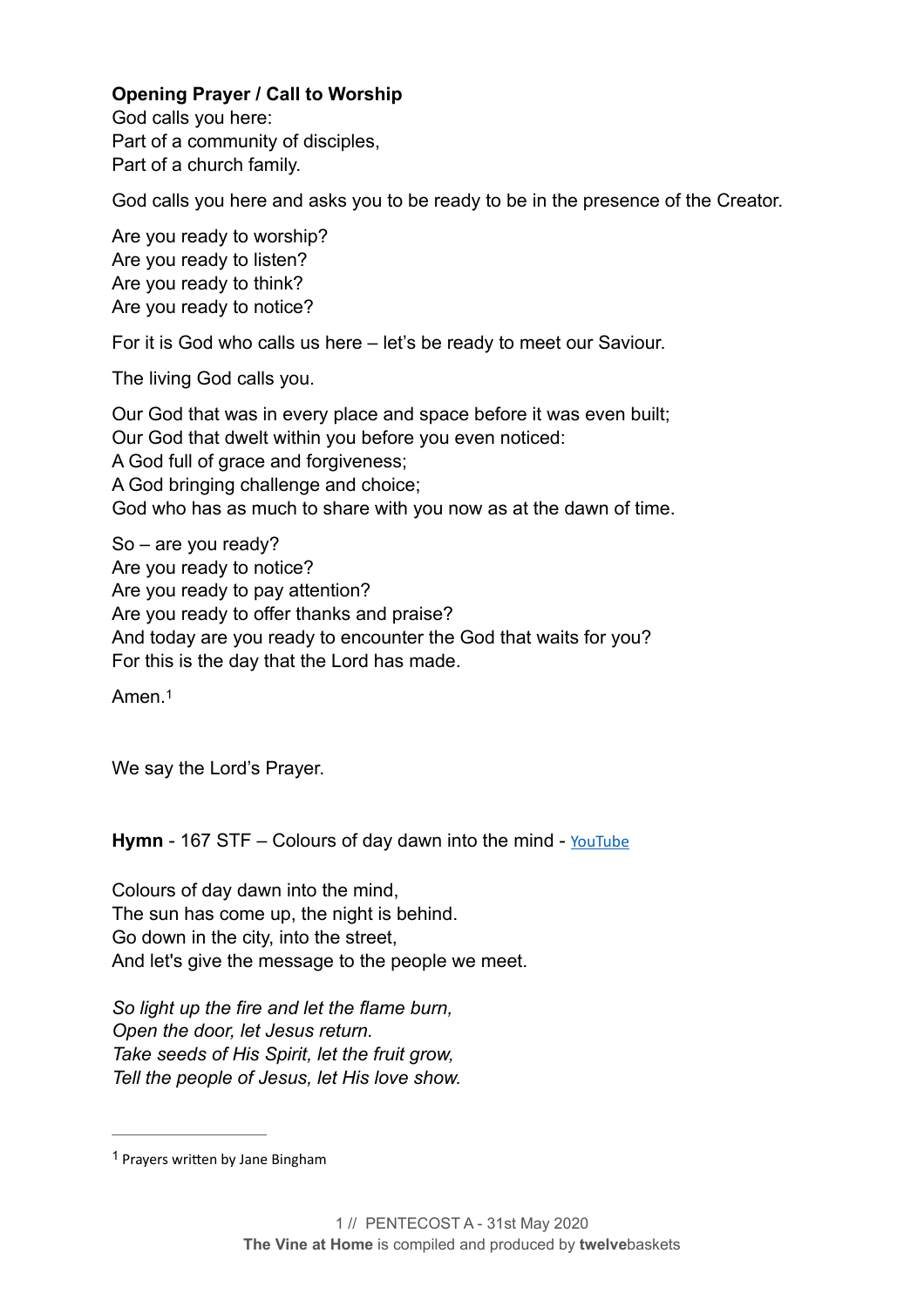Go through the park, on into the town; The sun still shines on, it never goes down. The light of the world is risen again; The people of darkness are needing a friend.

Open your eyes, look into the sky, The darkness has come, the Son came to die. The evening draws on, the sun disappears, But Jesus is living, His Spirit is near.

**Readings:** Acts 2:1-21 - [Click for Reading](https://www.biblegateway.com/passage/?search=Acts+2:1-21&version=NRSV)

John 20:19-23 - [Click for Reading](https://www.biblegateway.com/passage/?search=John+20:19-23&version=NRSV)

#### **Reflections on the Readings**

Not long ago, I flicked on the television as *Pointless* was coming to an end. The final opportunity to win a prize in this daily quiz came when the contestants were asked to name a film in which Robert Redford had been nominated for an Oscar. One of the films - that no-one had named, making it a 'pointless answer' – was Ordinary People. A powerful family drama that I remember from my youth! The film tells of how a family is overwhelmed when one of them dies in a boating accident and the other three try and fail to rebuild their lives. They are not particularly special, creative, highflying or super-intelligent people – they are ordinary people trying to cope in an extraordinary situation.

And isn't that us today? Ordinary people trying to cope in an extraordinary situation? Particularly as we continue to live with the uncertainty of Coronavirus and the ongoing effects of the lockdown on our daily living. We are living through extraordinary times and we need God's help as we face an uncertain future.

The first Pentecost was also about ordinary people. The one very special person had ascended into heaven and the ordinary people were left. Yet, what happened that day was extraordinary.

When the Holy Spirit came upon the disciples, they were far from ordinary. They became very special, for they were filled with gifts from God. They were used to fulfil God's purposes and to help people hear the Gospel message. The Church was born at their hands and we are the Church today because of them and because of the work of the Holy Spirit in their lives – and in the lives of ordinary people since that first day of Pentecost. They were ordinary people made special by the Spirit of God within them. And so are we! Each one of us! Ordinary people made special by the Spirit of God.

Is anyone more special than anyone else or anyone more deserving than all others? We have all sinned and fallen short of the glory of God. We have all acknowledged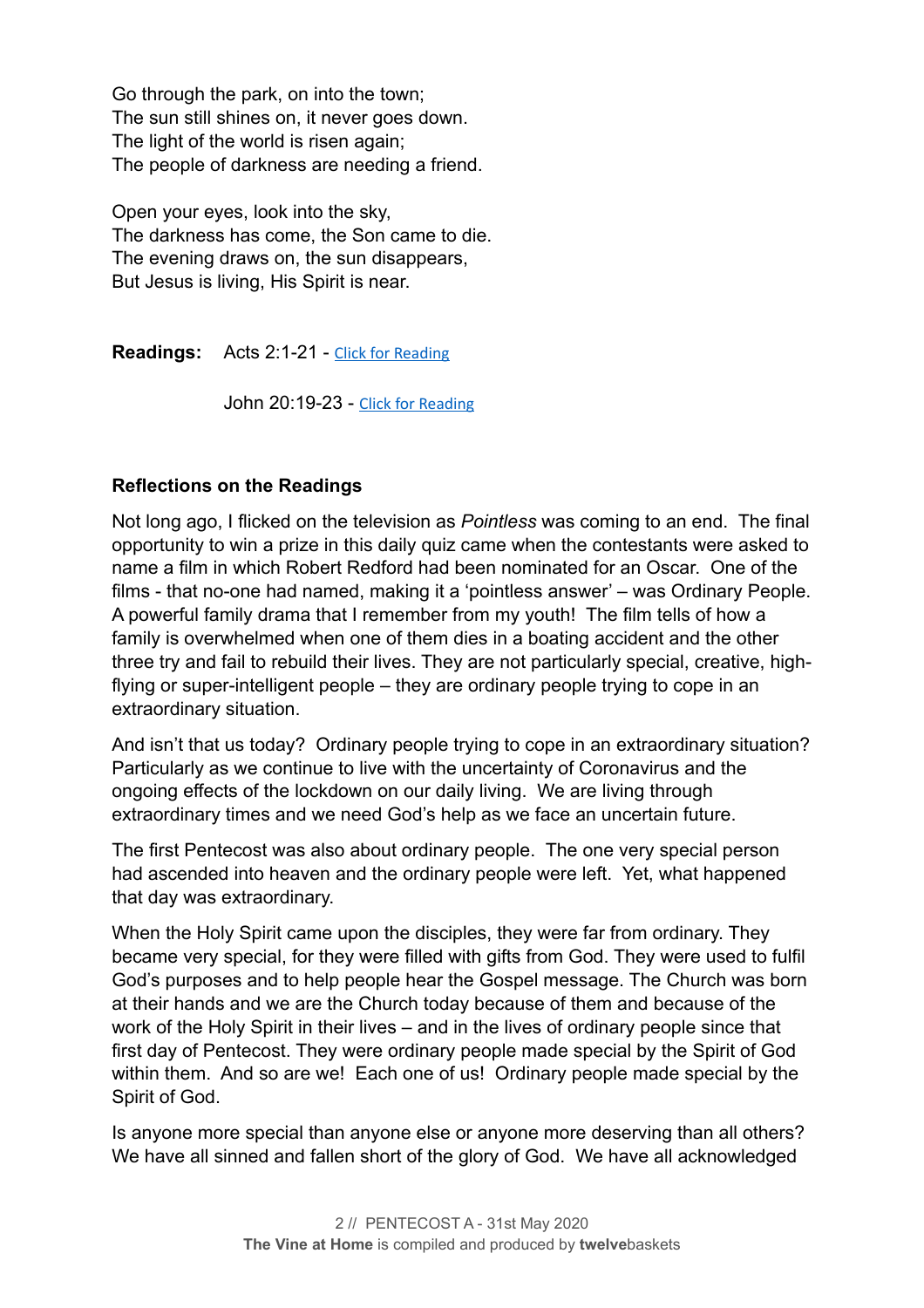our need of the saving grace of Jesus. We are ordinary children, women and men and we are equal in the eyes of God. Therefore, God will pour out the Spirit on us! We are the disciples of today, anointed in the Spirit.

So much of what the Church and our faith is about has nothing to do with age or rank or qualification and yet we seem to want to put tags on people and declare who is worthy and who's fit and who is unworthy and who is unfit. We also seem to be saying that to be fit or worthy you have to have done certain things, behave in a particular way and be a certain age - but that's not how it is and that's not how it should be. For, God's love and the saving grace of the Gospel are freely available to all.

Instead, the only limits to God's activity are the ones that we put in place. God pours out God's Spirit into us, into open vessels. So, when did you last open yourself to God? Are you willing to give yourself to God afresh so that you might be broken, melted, moulded and filled? 'Spirit of the living God fall afresh on me' - for I am an ordinary person in need of your Spirit's power.

All of which brings us nicely back to the beginning - with the disciples waiting in an upper room in Jerusalem, keeping themselves to themselves. They were in lockdown. Nearly two thousand years later, we have our own special places - and we are in lockdown too. Are we keeping ourselves to ourselves - despite the fact that the Spirit is ready to fill us, in the same way that the first disciples were filled by God?

What we need - what we should pray for - is a fresh outpouring of God's Spirit into our lives that drives us - as it drove the first disciples - that drives us out into the world to tell others about Jesus and to live lives that change the world. And I believe that God is ready to do that for us when we make ourselves available. For, we are those who are called to remain faithful to the Gospel - even in the midst of a pandemic - and we are those who are called to be open to God because God has extraordinary things in store for us, ordinary though we are.<sup>2</sup>

#### <span id="page-3-1"></span>**Prayers**

We bring our ordinary selves, just as we are, inviting you to do something extraordinary in and through us, gracious God.

We have listened, we have noticed, we have paid attention to your calling.

We need your love, we need your grace, we need your Holy Spirit.

Help us to understand that through you we are forgiven, that through you our hearts are stirred, that through you our ordinary becomes your extraordinary.

<span id="page-3-0"></span><sup>&</sup>lt;sup>[2](#page-3-1)</sup> Adapted from a reflection written by Graham Thompson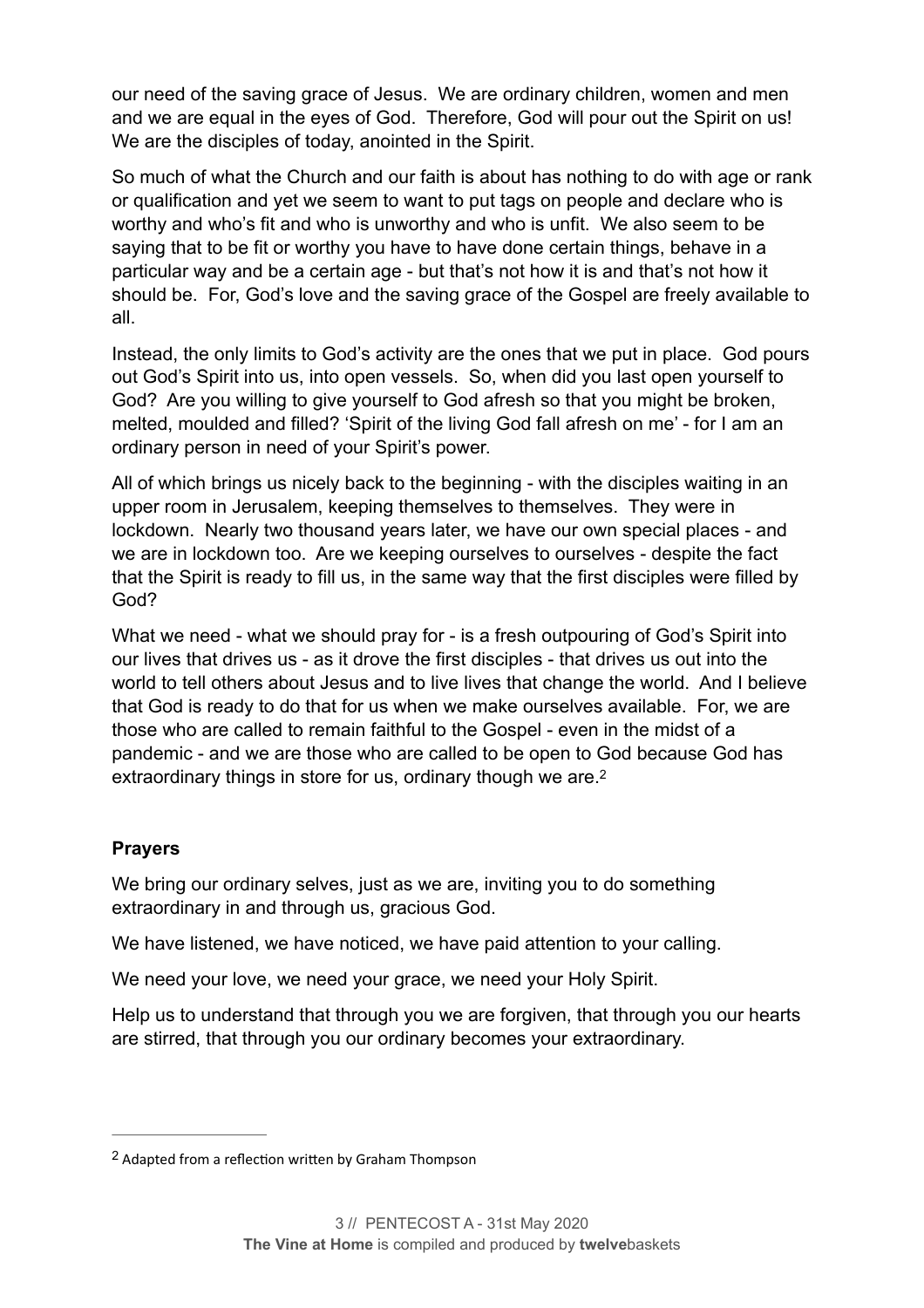So gracious God, we bring the whole world before you, this Pentecost Sunday.

We bring all the concerns and doubts we carry, and lay them at your feet. We bring all the fears of our world – a world still uncertain about how we will emerge from this pandemic. A world where there is still much injustice and suffering. A world in need of you, of your love.

Come amongst us. Come Gracious God. Come Jesus Christ. Come Holy Spirit.

<span id="page-4-1"></span>Amen<sup>[3](#page-4-0)</sup>

Hymn: 662 STF – Have you heard God's voice? [YouTube](https://www.youtube.com/watch?v=sCLvz-LHyeQ)

Have you heard God's voice; has your heart been stirred? Are you still prepared to follow? Have you made a choice to remain and serve, though the way be rough and narrow?

#### *Will you walk the path that will cost you much and embrace the pain and sorrow? Will you trust in One who entrusts to you the disciples of tomorrow?*

Will you use your voice; will you not sit down when the multitudes are silent? Will you make a choice to stand your ground when the crowds are turning violent?

In your city streets will you be God's heart? Will you listen to the voiceless? Will you stop and eat, and when friendships start, will you share your faith with the faithless?

Will you watch the news with the eyes of faith and believe it could be different? Will you share your views using words of grace? Will you leave a thoughtful imprint?

<span id="page-4-0"></span> $3$  Additional prayers by Tim Baker and Wayne Grewcock